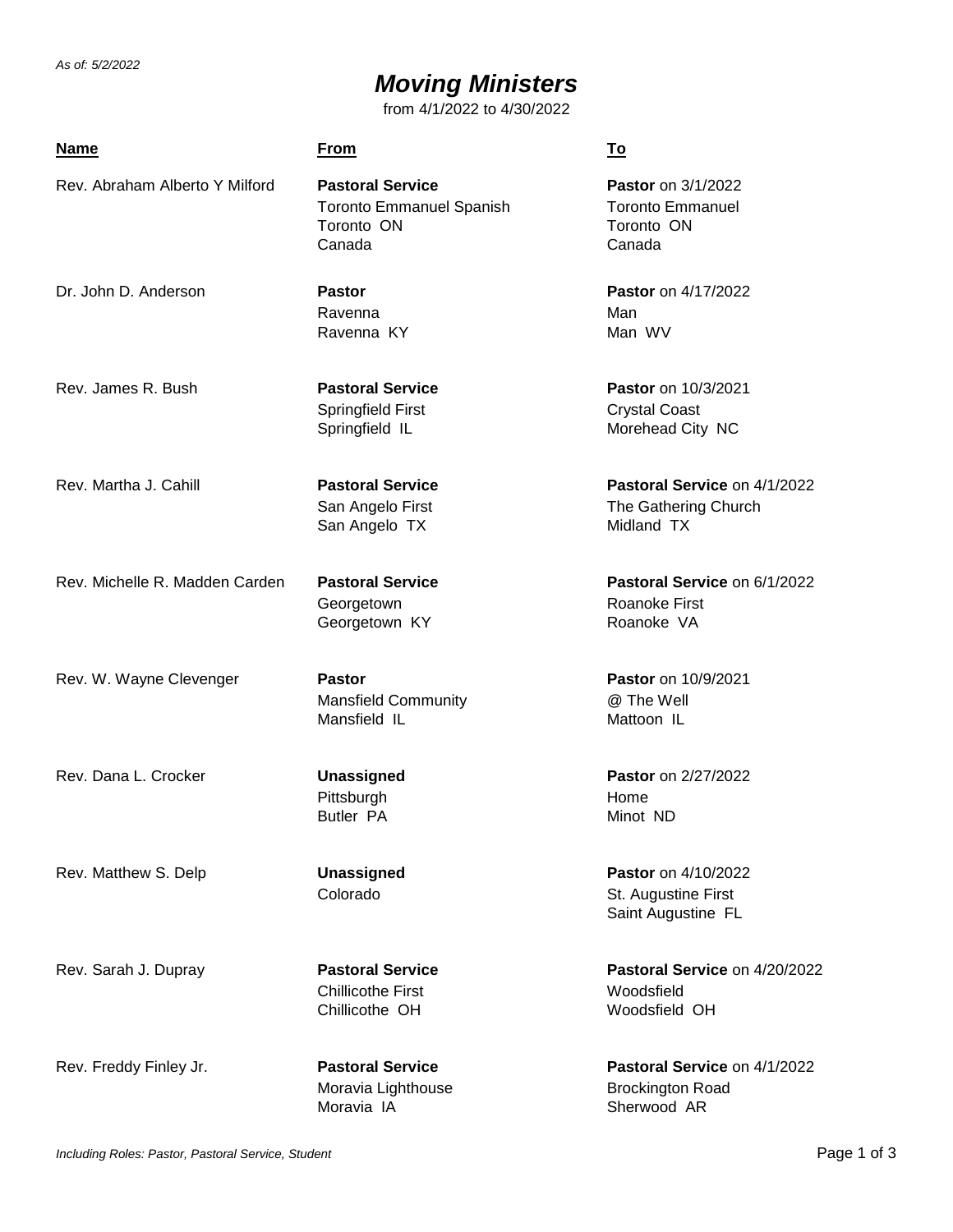*As of: 5/2/2022*

## *Moving Ministers*

from 4/1/2022 to 4/30/2022

### **Name From To**

Rev. Clifford Bud Hance **Pastor Pastor** on 2/6/2022

Flemingsburg KY Mattoon IL

Rev. Craig A. Henderson **Pastor Pastor** on 1/9/2022 Clarksville TN Bloomington CA

Beavercreek OH Lakeland FL

St. Augustine First Shelbyville Saint Augustine FL Shelbyville TN

Canada Central Newmarket

Hanapepe Branson Hanapepe HI Branson MO

Hanapepe Branson

Peoria First **Eureka** Peoria IL **Eureka IL** 

Rev. Dan McCandless **Pastor Pastor** on 2/6/2022

Northeast Oklahoma **Tulsa Southwest** Tulsa OK Tulsa OK

Flemingsburg Mattoon East Side

Clarksville Park Lane Bloomington, The Bridge

Rev. Kevin Jack **Pastor Pastor** on 4/3/2022 Dayton Beavercreek Lakeland Highland Park

Rev. Andrew L. Keffer **Pastor Pastor** on 2/13/2022

Rev. Michael Khan **Unassigned Pastoral Service** on 3/27/2022 Newmarket ON Canada

Rev. Daniel E. Leibbrand **Pastor Pastor** on 1/1/2022

Rev. Lori M. Leibbrand **Pastor Pastor** on 1/1/2022 Hanapepe HI Branson MO

Rev. Shawn D. Link **Pastoral Service Pastor** on 4/10/2022

Big Bear **Pawhuska** Pawhuska OK

Rev. Brian T. Morton **Unassigned Pastoral Service** on 4/3/2022